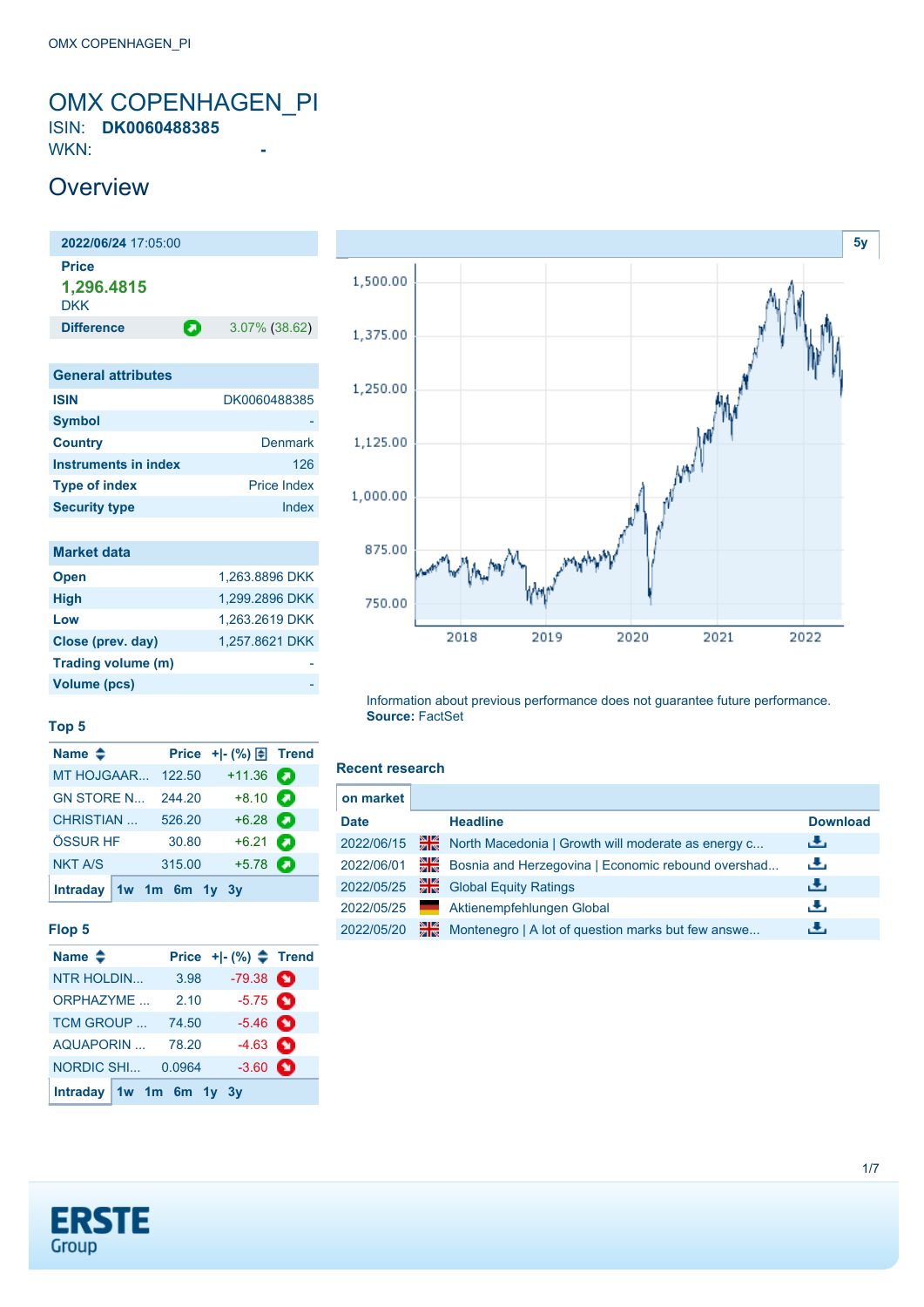| <b>Futures and Options</b> |  |
|----------------------------|--|
| <b>Related Futures</b>     |  |
| <b>Related Options</b>     |  |

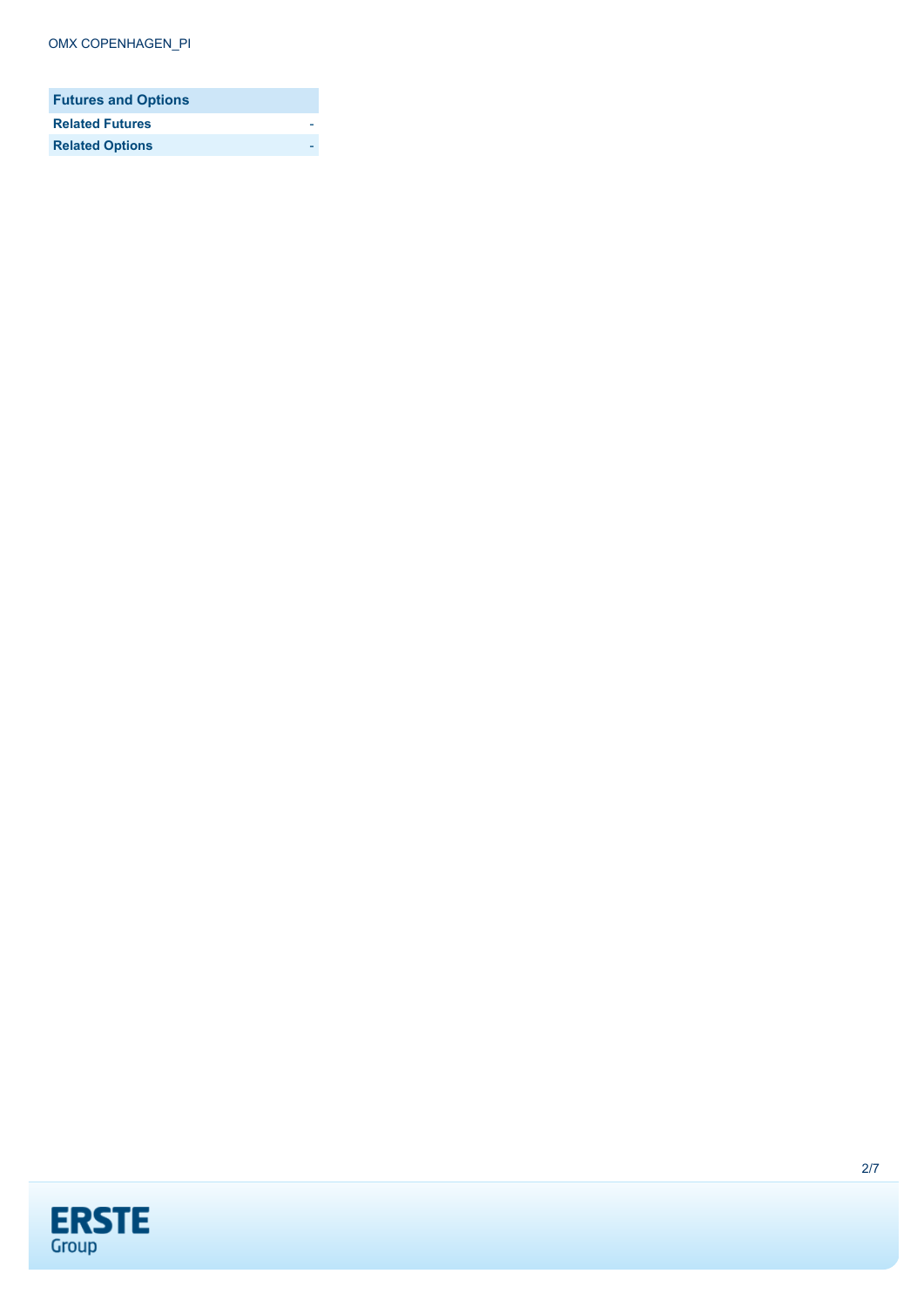### Details

**2022/06/24** 17:05:00 **Price 1,296.4815** DKK

**Difference a** 3.07% (38.62)

**Performance and Risk**

| <b>General attributes</b>   |                |
|-----------------------------|----------------|
| <b>ISIN</b>                 | DK0060488385   |
| <b>Symbol</b>               |                |
| <b>Country</b>              | <b>Denmark</b> |
| <b>Security type</b>        | Index          |
| <b>Instruments in index</b> | 126            |

| <b>Market data</b> |                |
|--------------------|----------------|
| <b>Open</b>        | 1,263.8896 DKK |
| <b>High</b>        | 1.299.2896 DKK |
| Low                | 1,263.2619 DKK |
| Close (prev. day)  | 1,257.8621 DKK |
| Trading volume (m) |                |
| Volume (pcs)       |                |

**6m 1y 3y Perf (%)** -10.74% -3.18% +52.33% **Perf (abs.)** -155.96 -42.63 +445.36 **Beta** - - - - - - - -**Volatility** 25.25 21.26 19.65



Information about previous performance does not guarantee future performance. **Source:** FactSet

| <b>Price data</b>                           |                             |
|---------------------------------------------|-----------------------------|
| Ø price 5 days   Ø volume 5 days (pcs.)     | 1,271.2910 DKK (0)          |
| Ø price 30 days   Ø volume 30 days (pcs.)   | 1,304.5431 DKK (0)          |
| Ø price 100 days   Ø volume 100 days (pcs.) | 1,340.2665 DKK (0)          |
| Ø price 250 days   Ø volume 250 days (pcs.) | 1,392.1172 DKK (0)          |
| <b>YTD High   date</b>                      | 1,490.7858 DKK (2022/01/03) |
| <b>YTD Low   date</b>                       | 1,216.1468 DKK (2022/02/24) |
| 52 Weeks High   date                        | 1,508.2538 DKK (2021/11/04) |
| 52 Weeks Low   date                         | 1,216.1468 DKK (2022/02/24) |

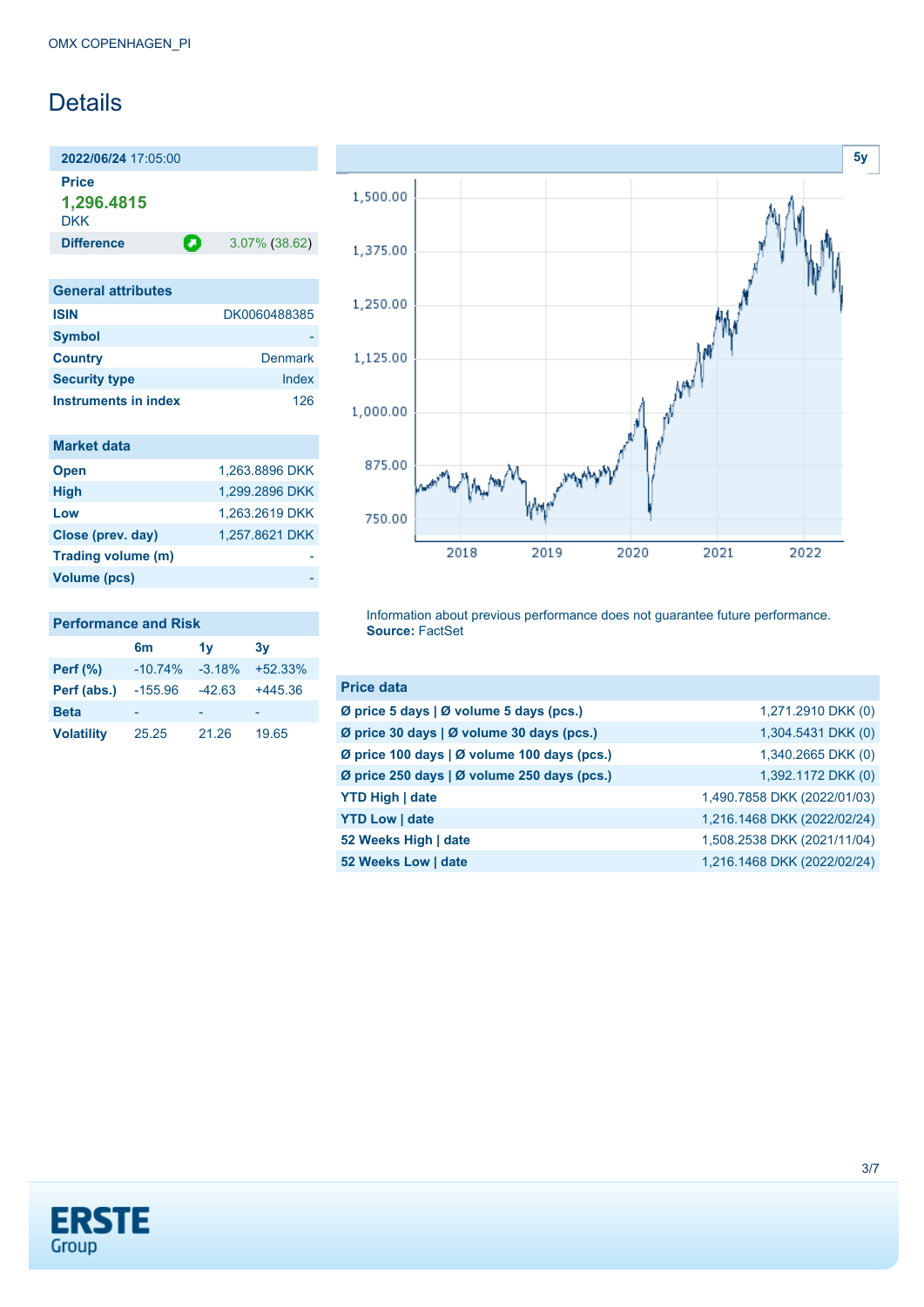# Composition

| Page 1 of 2 |  |
|-------------|--|
|             |  |
|             |  |

| Name $\clubsuit$<br><b>ISIN</b>               | <b>Price</b> | Diff % $\triangleq$<br>$Diff +/-$ | Performance $\triangle$ | <b>Date</b><br><b>Time</b> | Turnover Pc. <b>←</b><br>Turnover Money ♦ |
|-----------------------------------------------|--------------|-----------------------------------|-------------------------|----------------------------|-------------------------------------------|
| A.P. MOLLER-MAERSK A/S CL<br>DK0010244425     | 16,840.00    | 3.19%<br>520.00                   |                         | 22/06/24<br>16:59:35       | 7,013<br>116,479,737.28                   |
| A.P. MOLLER-MAERSK B<br>DK0010244508          | 17,105.00    | 3.45%<br>570.00                   |                         | 22/06/24<br>16:59:55       | 32,391<br>544,992,083.48                  |
| AALBORG BOLDSPILKLUB A/S<br>DK0060868966      | 40.40        | $-0.98%$<br>$-0.40$               |                         | 22/06/24<br>13:37:16       | 483<br>19,607.20                          |
| <b>AGAT EJENDOMME A/S</b><br>DK0010258995     | 2.05         | 0.49%<br>0.01                     |                         | 22/06/24<br>16:59:44       | 34,731<br>69,148.68                       |
| <b>AGF A/S CLASS B</b><br>DK0010263722        | 0.514        | 0.39%<br>0.00                     |                         | 22/06/24<br>16:41:47       | 41,772<br>21,898.81                       |
| ALK-ABELLÓ B A/S<br>DK0061802139              | 123.50       | 2.40%<br>2.90                     | ▀                       | 22/06/24<br>16:59:38       | 107,440<br>13,275,900.85                  |
| <b>ALM BRAND A/S</b><br>DK0015250344          | 10.67        | 2.50%<br>0.26                     | ▀                       | 22/06/24<br>16:59:33       | 849,021<br>8,997,476.03                   |
| <b>AMBU A/S</b><br>DK0060946788               | 77.12        | 1.88%<br>1.42                     | ⋷                       | 22/06/24<br>16:59:45       | 862,690<br>66,052,134.93                  |
| <b>AQUAPORIN A/S DKK1</b><br>DK0061555109     | 78.20        | $-4.63%$<br>$-3.80$               |                         | 22/06/24<br>15:51:44       | 704<br>56,100.40                          |
| <b>ATLANTIC PETROLEUM P/F</b><br>FO000A0DN9X4 | 12.05        | $-2.82%$<br>$-0.35$               |                         | 22/06/24<br>16:59:36       | 20.728<br>242,034.35                      |
| <b>BANG &amp; OLUFSEN A/S</b><br>DK0010218429 | 14.10        | 3.75%<br>0.51                     |                         | 22/06/24<br>16:59:32       | 146.784<br>2,024,990.37                   |
| <b>BANKNORDIK P/F</b><br>FO0000000088         | 129.00       | 2.38%<br>3.00                     |                         | 22/06/24<br>13:16:07       | 640<br>81,096.00                          |
| <b>BAVARIAN NORDIC A/S</b><br>DK0015998017    | 242.10       | 1.09%<br>2.60                     | ▌                       | 22/06/24<br>16:59:59       | 825,826<br>200,605,532.65                 |
| <b>BIOPORTO A/S</b><br>DK0011048619           | 1.144        | 1.06%<br>0.01                     | ▌                       | 22/06/24<br>16:13:41       | 101,296<br>116,817.55                     |
| <b>BLUE VISION A/S 'A'</b><br>DK0061155009    | 0.77         | $-3.14%$<br>$-0.03$               |                         | 22/06/24<br>12:11:16       | 245<br>188.65                             |
| <b>BOOZT AB</b><br>SE0009888738               | 44.44        | $-1.90%$<br>$-0.86$               |                         | 22/06/24<br>16:59:46       | 28,629<br>1,272,316.54                    |
| <b>BRD. KLEE B A/S</b><br>DK0010129089        | 3.640.00     | 0.55%<br>20.00                    |                         | 22/06/22<br>15:20:05       | 2<br>7,280.00                             |
| <b>BRODRENE HARTMANN A/S</b><br>DK0010256197  | 244.50       | $-0.41%$<br>$-1.00$               |                         | 22/06/24<br>16:27:27       | 1,543<br>377,006.00                       |
| BRØNDBYERNES IF FODBOLD A<br>DK0010247956     | 0.618        | 1.31%<br>0.01                     | ▋                       | 22/06/24<br>16:53:21       | 269.773<br>165,098.38                     |
| CARLSBERG A A/S<br>DK0010181676               | 1,030.00     | 5.75%<br>56.00                    |                         | 22/06/24<br>16:44:57       | 820<br>838,066.00                         |
| CARLSBERG A/S SER. 'B'<br>DK0010181759        | 897.60       | 2.63%<br>23.00                    |                         | 22/06/24<br>16:59:46       | 204,760<br>182,690,737.74                 |
| <b>CBRAIN A/S</b><br>DK0060030286             | 179.00       | 2.76%<br>4.80                     |                         | 22/06/24<br>16:59:33       | 34.363<br>6,147,299.00                    |
| <b>CEMAT A/S</b><br>DK0010271584              | 0.81         | $0.00\%$<br>0.00                  |                         | 22/06/24<br>14:02:23       | 6,940<br>5,658.52                         |

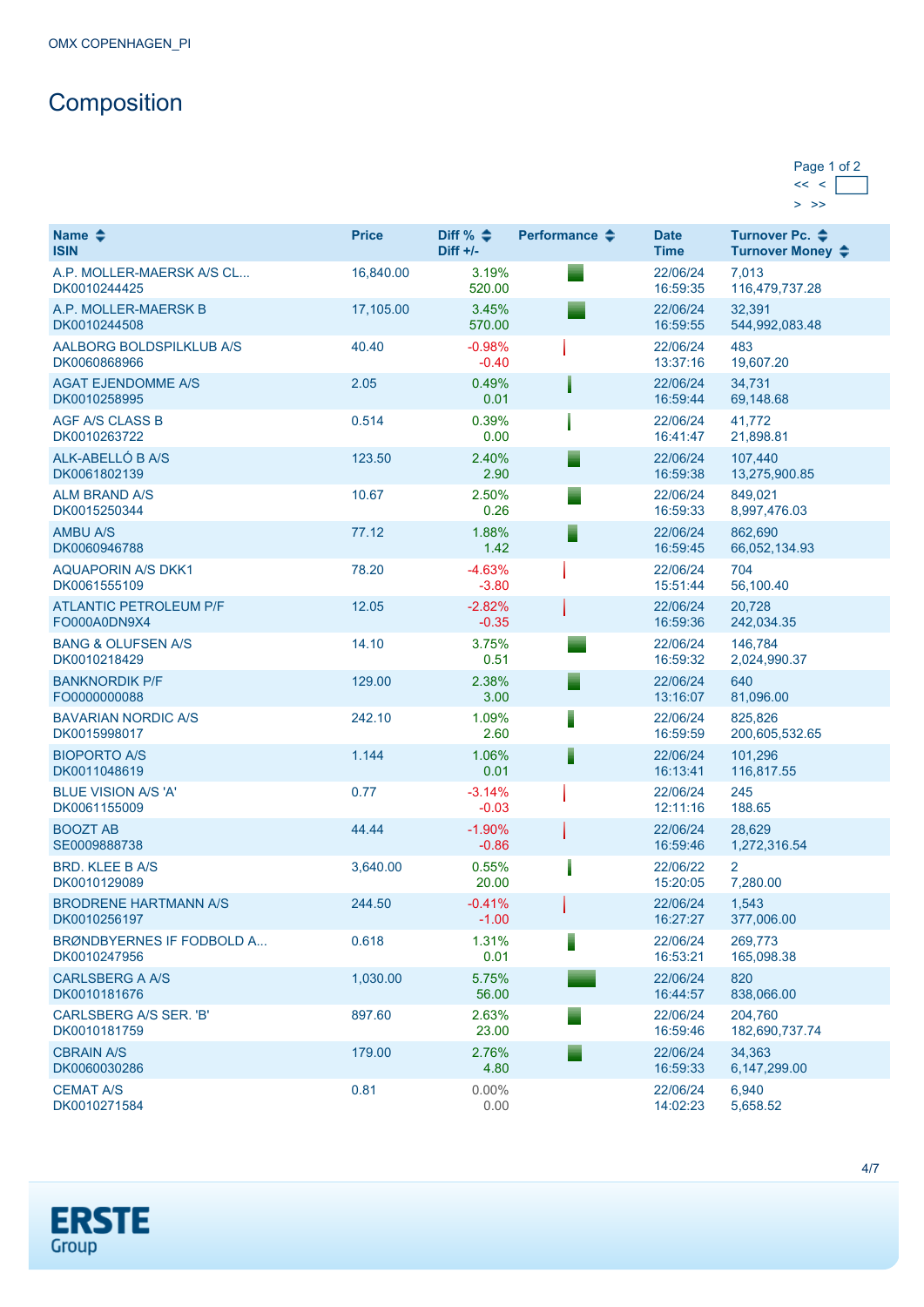### OMX COPENHAGEN\_PI

| <b>CHEMOMETEC A/S</b><br>DK0060055861            | 806.50    | 4.20%<br>32.50        |   | 22/06/24<br>16:59:38 | 31,141<br>24,802,529.25     |
|--------------------------------------------------|-----------|-----------------------|---|----------------------|-----------------------------|
| <b>CHRISTIAN HANSEN HOLDING</b><br>DK0060227585  | 526.20    | 6.28%<br>31.10        |   | 22/06/24<br>16:59:55 | 237,543<br>123,789,007.90   |
| <b>COLOPLAST A/S SER. B</b><br>DK0060448595      | 810.60    | 4.65%<br>36.00        |   | 22/06/24<br>16:59:48 | 324,507<br>262,438,478.80   |
| <b>COLUMBUS A/S</b><br>DK0010268366              | 8.10      | 0.00%<br>0.00         |   | 22/06/24<br>16:59:45 | 10,922<br>87,041.62         |
| <b>COPENHAGEN CAPITAL A/S</b><br>DK0060093607    | 6.70      | 3.88%<br>0.25         |   | 22/06/24<br>15:46:33 | 11,775<br>77,510.15         |
| DAMPSKIBSSELSKABET NORDEN<br>DK0060083210        | 247.60    | 1.06%<br>2.60         | Ī | 22/06/24<br>16:59:32 | 67,765<br>16,763,149.10     |
| DANSKE ANDELSKASSERS BANK<br>DK0060299063        | 10.50     | $-0.94%$<br>$-0.10$   |   | 22/06/24<br>15:07:27 | 15,303<br>145,837.40        |
| DANSKE BANK A/S<br>DK0010274414                  | 107.45    | 1.90%<br>2.00         |   | 22/06/24<br>16:59:51 | 1,238,861<br>132,371,555.25 |
| <b>DANTAX A/S</b><br>DK0015205637                | 432.00    | 0.00%<br>0.00         |   | 22/06/22<br>15:36:20 | 30<br>12,734.00             |
| <b>DEMANT A/S</b><br>DK0060738599                | 288.80    | 5.06%<br>13.90        |   | 22/06/24<br>16:59:34 | 276,843<br>79,745,278.60    |
| <b>DFDS A/S</b><br>DK0060655629                  | 227.40    | 2.25%<br>5.00         | ▘ | 22/06/24<br>16:59:47 | 67,962<br>15,283,378.20     |
| <b>DJURSLANDS BANK A/S</b><br>DK0060136273       | 334.00    | 0.00%<br>0.00         |   | 22/06/24<br>10:45:00 | 44<br>14,640.00             |
| <b>DSV A/S</b><br>DK0060079531                   | 1,027.00  | 4.73%<br>46.40        |   | 22/06/24<br>16:59:35 | 390,141<br>395,585,726.50   |
| <b>EAC INVEST A/S</b><br>DK0061277894            | 11,500.00 | $-0.86%$<br>$-100.00$ |   | 22/06/20<br>09:00:02 | $\mathbf{1}$<br>11,500.00   |
| <b>FAST EJENDOM DANMARK A/S</b><br>DK0060522746  | 137.00    | $-2.14%$<br>$-3.00$   |   | 22/06/24<br>11:37:24 | 98<br>13,426.00             |
| <b>FIRSTFARMS A/S</b><br>DK0060056166            | 81.60     | 0.74%<br>0.60         | I | 22/06/24<br>16:53:08 | 5,366<br>436,899.40         |
| <b>FLSMIDTH &amp; CO. A/S</b><br>DK0010234467    | 178.50    | 1.83%<br>3.20         | E | 22/06/24<br>16:59:48 | 255,624<br>45,262,497.09    |
| <b>FLUGGER GROUP A/S SER. B</b><br>DK0010218189  | 455.00    | $-3.40%$<br>$-16.00$  |   | 22/06/24<br>16:59:44 | 758<br>347,236.00           |
| <b>FYNSKE BANK A/S</b><br>DK0060520377           | 126.00    | 0.00%<br>0.00         |   | 22/06/24<br>12:16:56 | 473<br>59,614.00            |
| <b>GABRIEL HOLDING A/S</b><br>DK0060124691       | 570.00    | 2.70%<br>15.00        |   | 22/06/24<br>16:48:49 | 1.<br>570.00                |
| <b>GENMAB A/S</b><br>DK0010272202                | 2,232.00  | 3.19%<br>69.00        |   | 22/06/24<br>16:59:49 | 134,174<br>301,359,739.17   |
| <b>GERMAN HIGH STREET PROPER</b><br>DK0060093524 | 144.00    | $0.00\%$<br>0.00      |   | 22/06/17<br>15:22:12 | 33<br>4,752.00              |
| GLUNZ & JENSEN HOLDING A/<br>DK0010249309        | 82.50     | $-0.60%$<br>$-0.50$   |   | 22/06/20<br>12:49:54 | $12 \overline{ }$<br>990.00 |
| <b>GN STORE NORD A/S</b><br>DK0010272632         | 244.20    | 8.10%<br>18.30        |   | 22/06/24<br>16:59:37 | 904,605<br>217,438,996.50   |
| <b>GREEN HYDROGEN SYSTEMS A</b><br>DK0061540341  | 15.20     | $-1.30%$<br>$-0.20$   |   | 22/06/24<br>16:59:31 | 38,369<br>586,814.14        |
| <b>GREENMOBILITY A/S</b><br>DK0060817898         | 74.60     | $-1.84%$<br>$-1.40$   |   | 22/06/24<br>16:54:45 | 809<br>60,603.60            |
| <b>GRØNLANDSBANKEN A/S</b><br>DK0010230630       | 615.00    | 0.82%<br>5.00         |   | 22/06/24<br>13:45:27 | 15<br>9,225.00              |
| <b>GYLDENDAL A A/S</b>                           | 2,280.00  | $-5.00%$              |   | 22/06/23             | 3                           |

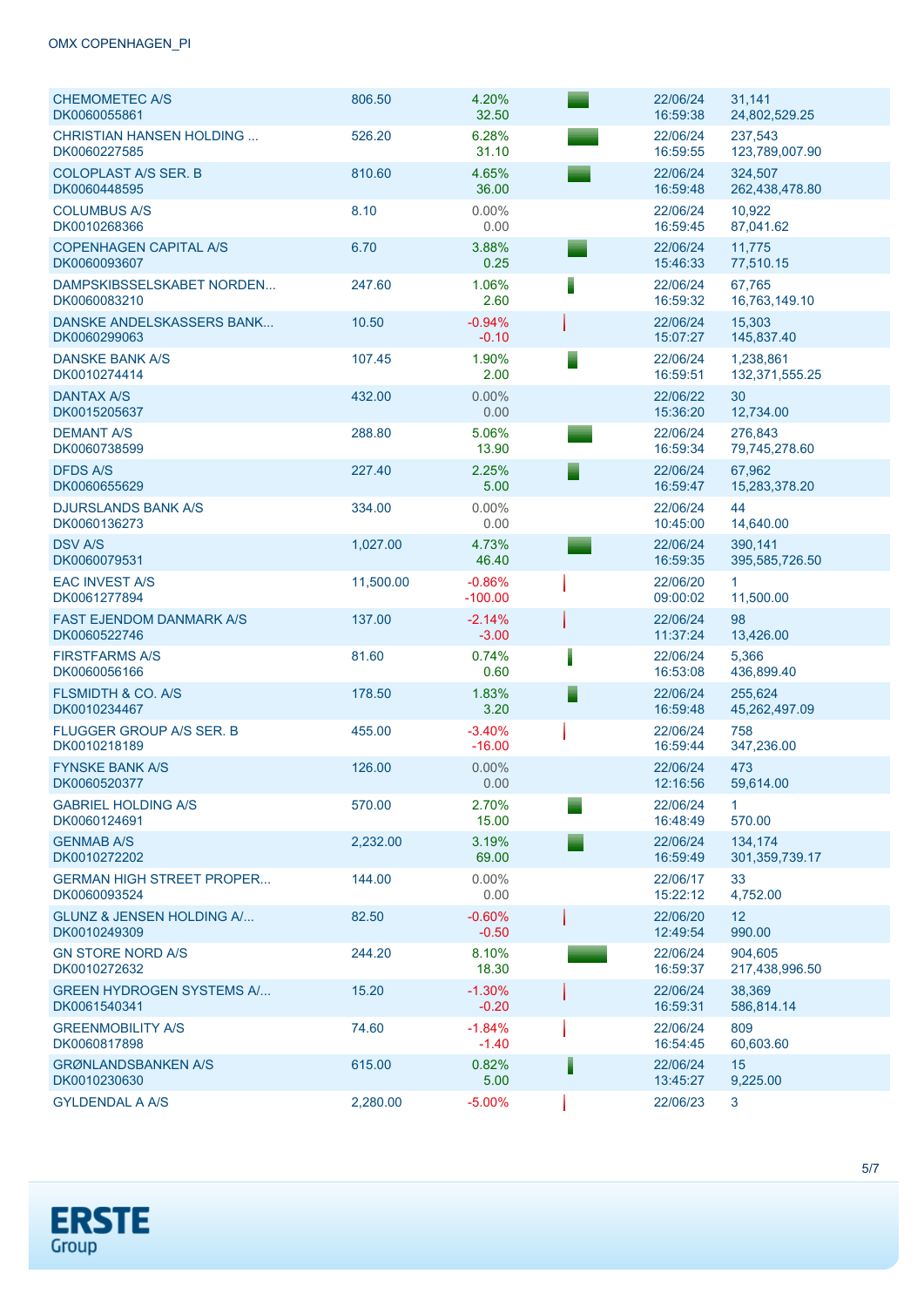### OMX COPENHAGEN\_PI

| DK0010247527                                  |          | $-120.00$            |   | 11:29:37             | 6,840.00                    |
|-----------------------------------------------|----------|----------------------|---|----------------------|-----------------------------|
| <b>GYLDENDAL B A/S</b><br>DK0010247600        | 442.00   | $-3.91%$<br>$-18.00$ |   | 22/06/20<br>14:56:24 | 487<br>219,450.00           |
| <b>H+H INTERNATIONAL A/S</b><br>DK0015202451  | 138.60   | 2.51%<br>3.40        |   | 22/06/24<br>16:59:38 | 17,219<br>2,372,745.20      |
| <b>H. LUNDBECK A/S</b><br>DK0061804697        | 33.70    | 1.51%<br>0.50        | F | 22/06/24<br>16:59:43 | 140.695<br>4,636,767.26     |
| <b>HARBOES BRYGGERI B A/S</b><br>DK0060014751 | 72.60    | 0.55%<br>0.40        |   | 22/06/24<br>15:44:53 | 5<br>363.00                 |
| <b>HUSCOMPAGNIET A/S DKK5</b><br>DK0061412855 | 66.80    | 4.70%<br>3.00        |   | 22/06/24<br>16:59:48 | 13,526<br>888,150.00        |
| <b>HVIDBJERG BANK A/S</b><br>DK0060135978     | 105.00   | $-0.94%$<br>$-1.00$  |   | 22/06/24<br>16:59:38 | 55<br>5,715.00              |
| <b>INTERMAIL B A/S</b><br>DK0010212224        | 12.30    | 0.82%<br>0.10        | ▌ | 22/06/24<br>15:06:02 | 150<br>1,829.40             |
| <b>ISS A/S</b><br>DK0060542181                | 116.05   | 2.52%<br>2.85        |   | 22/06/24<br>16:59:30 | 311,774<br>36,015,984.23    |
| <b>JEUDAN A/S</b><br>DK0061282464             | 323.00   | 1.89%<br>6.00        |   | 22/06/24<br>16:59:49 | 2,149<br>688,405.00         |
| <b>JYSKE BANK A/S</b><br>DK0010307958         | 374.70   | 3.08%<br>11.20       |   | 22/06/24<br>16:59:47 | 202,350<br>75,030,151.05    |
| <b>KREDITBANKEN A/S</b><br>DK0010253764       | 4,200.00 | 0.48%<br>20.00       |   | 22/06/24<br>16:48:48 | $\overline{4}$<br>16,800.00 |
| KØBENHAVNS LUFTHAVNE A/S<br>DK0010201102      | 6,680.00 | $0.00\%$<br>0.00     |   | 22/06/24<br>16:17:40 | 24<br>157,660.00            |
| <b>LOLLANDS BANK A/S</b><br>DK0060000107      | 586.00   | $-2.33%$<br>$-14.00$ |   | 22/06/24<br>15:56:31 | 161<br>95,284.00            |
| LUXOR B A/S<br>DK0010213628                   | 780.00   | 2.63%<br>20.00       |   | 22/06/24<br>13:33:34 | 10 <sup>°</sup><br>7,720.00 |
| LÅN OG SPAR BANK A/S<br>DK0010201532          | 650.00   | 0.78%<br>5.00        |   | 22/06/23<br>16:33:52 | 51<br>32,970.00             |
| <b>MAERSK DRILLING A/S</b><br>DK0061135753    | 311.00   | $-3.18%$<br>$-10.20$ |   | 22/06/24<br>16:59:57 | 45,235<br>14,018,918.00     |
| <b>MATAS A/S</b><br>DK0060497295              | 80.55    | 2.22%<br>1.75        |   | 22/06/24<br>16:59:59 | 62,184<br>4,957,662.08      |
| MT HOJGAARD HOLDING A/S C<br>DK0010255975     | 122.50   | 11.36%<br>12.50      |   | 22/06/24<br>16:51:17 | 2,099<br>234,926.50         |
| <b>MØNS BANK A/S</b><br>DK0060133841          | 203.00   | $-1.93%$<br>$-4.00$  |   | 22/06/24<br>15:08:08 | 1,735<br>354,479.00         |
| NETCOMPANY GROUP A/S<br>DK0060952919          | 389.20   | 3.13%<br>11.80       |   | 22/06/24<br>16:59:39 | 90,509<br>35.030.163.00     |
| NEWCAP HOLDING A/S<br>DK0010212570            | 0.382    | $-2.05%$<br>$-0.01$  |   | 22/06/24<br>13:20:28 | 79<br>30.18                 |
| NILFISK HOLDING A/S DKK20<br>DK0060907293     | 147.60   | 3.22%<br>4.60        |   | 22/06/24<br>16:59:50 | 16,934<br>2,484,229.60      |
| <b>NKT A/S</b><br>DK0010287663                | 315.00   | 5.78%<br>17.20       |   | 22/06/24<br>16:59:55 | 108,618<br>34,077,233.60    |
| <b>NNIT A/S DKK10</b><br>DK0060580512         | 78.50    | 3.43%<br>2.60        |   | 22/06/24<br>16:59:41 | 47,849<br>3,745,965.90      |
| <b>NORDEA BANK ABP</b><br>FI4000297767        | 65.84    | 1.31%<br>0.85        | E | 22/06/24<br>16:59:43 | 560,947<br>36,647,502.35    |
| NORDFYNS BANK A/S<br>DK0061295441             | 236.00   | $0.00\%$<br>0.00     |   | 22/06/24<br>13:58:07 | 185<br>43,660.00            |
| NORDIC SHIPHOLDING A/S<br>DK0060083996        | 0.0964   | $-3.60%$<br>$-0.00$  |   | 22/06/24<br>16:42:22 | 142,133<br>13,725.81        |